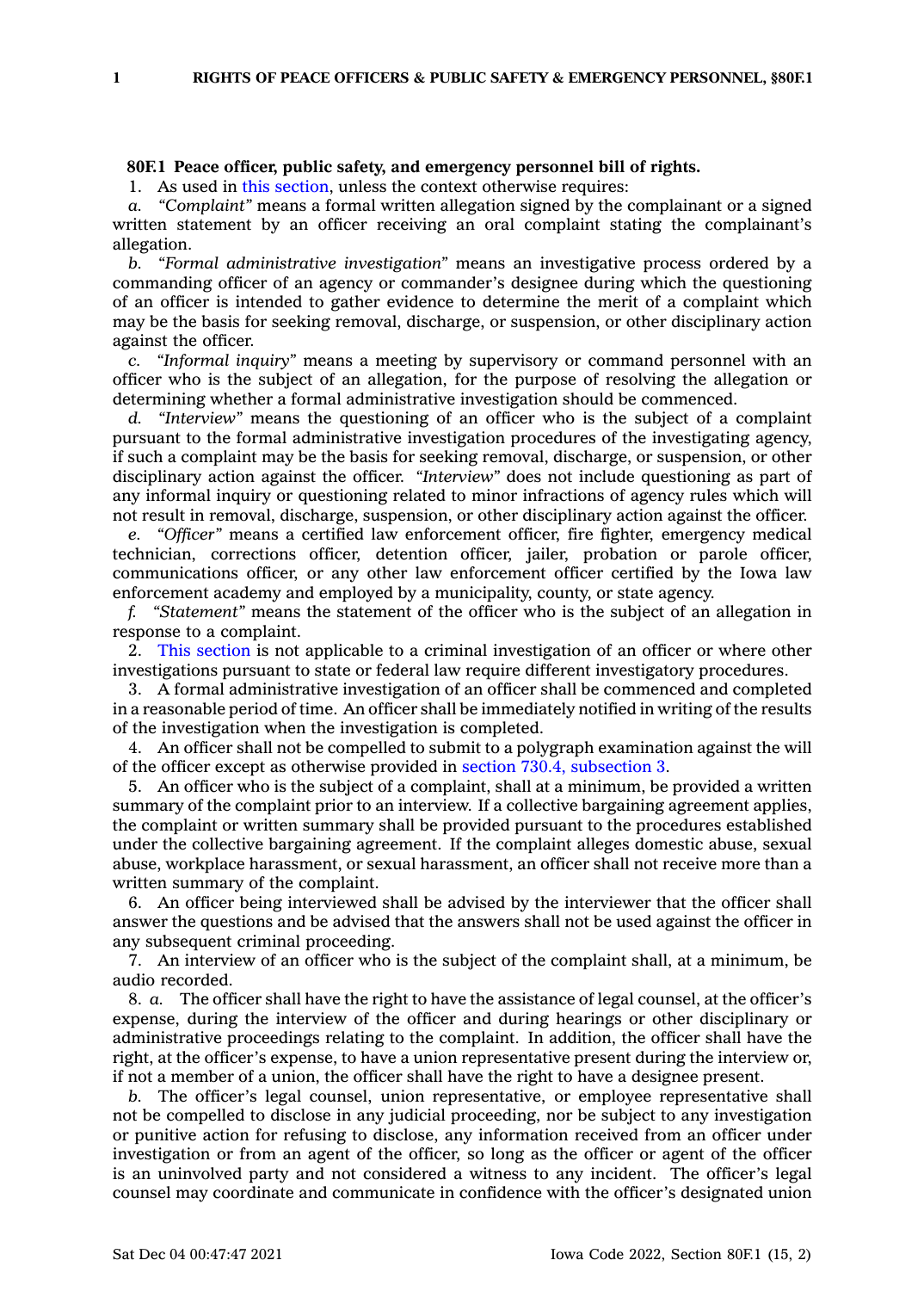representative or employee representative, and such communications are not subject to discovery in any proceeding.

9. If <sup>a</sup> formal administrative investigation results in the removal, discharge, or suspension, or other disciplinary action against an officer, copies of any witness statements and the complete investigative agency's report shall be timely provided to the officer upon the request of the officer or the officer's legal counsel upon request at the completion of the investigation.

10. An interview shall be conducted at any facility of the investigating agency.

11. If an interview is conducted while an officer is off duty, the officer shall be compensated as provided by law, or as provided in the applicable collective bargaining agreement.

12. If <sup>a</sup> complaint is determined by the investigating officer to be <sup>a</sup> violation of [section](https://www.legis.iowa.gov/docs/code/718.6.pdf) [718.6](https://www.legis.iowa.gov/docs/code/718.6.pdf), the investigating officer shall be responsible for filing the necessary paperwork with the county attorney's office in order for the county attorney to make <sup>a</sup> determination as to whether to charge the person with <sup>a</sup> violation of [section](https://www.legis.iowa.gov/docs/code/718.6.pdf) 718.6.

13. An officer shall have the right to bring <sup>a</sup> cause of action against any person, group of persons, organization, or corporation for damages arising from the filing of <sup>a</sup> false complaint against the officer or any other violation of this [chapter](https://www.legis.iowa.gov/docs/code//80F.pdf) including but not limited to actual damages, court costs, and reasonable attorney fees.

14. Notwithstanding any other provision of state law to the contrary, an officer shall not be denied the opportunity to be <sup>a</sup> candidate for any elected office as long as the officer's candidacy does not violate the federal Hatch Act, 5 U.S.C. §1501 et seq. An officer may be required, as <sup>a</sup> condition of being <sup>a</sup> candidate, to take <sup>a</sup> leave of absence during the campaign. If the officer is subject to [chapter](https://www.legis.iowa.gov/docs/code//341A.pdf)  $341A$  and is a candidate for county sheriff, the candidate, upon the candidate's request, shall automatically be given <sup>a</sup> leave of absence without pay as provided in section [341A.18](https://www.legis.iowa.gov/docs/code/341A.18.pdf).

15. An officer shall have the right, as any other citizen, to engage in political activity except while on duty as long as the officer's political activity does not violate the federal Hatch Act, 5 U.S.C. §1501 et seq. An officer shall not be required to engage in political activity by the officer's agency, <sup>a</sup> representative of the officer's agency, or any other agency.

16. An officer shall not be discharged, disciplined, or threatened with discharge or discipline in retaliation for exercising the rights of the officer enumerated in this [section](https://www.legis.iowa.gov/docs/code/80F.1.pdf).

17. The rights enumerated in this [section](https://www.legis.iowa.gov/docs/code/80F.1.pdf) are in addition to any other rights granted pursuant to <sup>a</sup> collective bargaining agreement or other applicable law.

18. A municipality, county, or state agency employing an officer shall not publicly release the officer's official photograph without the written permission of the officer or without <sup>a</sup> request to release pursuant to [chapter](https://www.legis.iowa.gov/docs/code//22.pdf) 22. An officer's personal information including but not limited to the officer's home address, personal telephone number, personal electronic mail address, date of birth, social security number, and driver's license number shall be confidential and shall be redacted from any record prior to the record's release to the public by the employing agency. Nothing in this [subsection](https://www.legis.iowa.gov/docs/code/80F.1.pdf) prohibits the release of an officer's photograph or unredacted personal information to the officer's legal counsel, union representative, or designated employee representative upon the officer's request.

19. If <sup>a</sup> formal administrative investigation results in removal, discharge, suspension, or disciplinary action against an officer, and the officer alleges in writing <sup>a</sup> violation of the provisions of this [section](https://www.legis.iowa.gov/docs/code/80F.1.pdf), the municipality, county, or state agency employing the officer shall hold in abeyance for <sup>a</sup> period of ten days any punitive action taken as <sup>a</sup> result of the investigation, including <sup>a</sup> reprimand. An allegation of <sup>a</sup> violation of this [section](https://www.legis.iowa.gov/docs/code/80F.1.pdf) may be raised and given due consideration in any properly authorized grievance or appeal exercised by an officer, including but not limited to <sup>a</sup> grievance or appeal exercised pursuant to the terms of an applicable collective bargaining agreement and an appeal right exercised under section [341A.12](https://www.legis.iowa.gov/docs/code/341A.12.pdf) or [400.20](https://www.legis.iowa.gov/docs/code/400.20.pdf).

20. The employing agency shall keep an officer's statement, recordings, or transcripts of any interviews or disciplinary proceedings, and any complaints made against an officer confidential unless otherwise provided by law or with the officer's written consent. Nothing in this [section](https://www.legis.iowa.gov/docs/code/80F.1.pdf) prohibits the release of an officer's statement, recordings, or transcripts of any